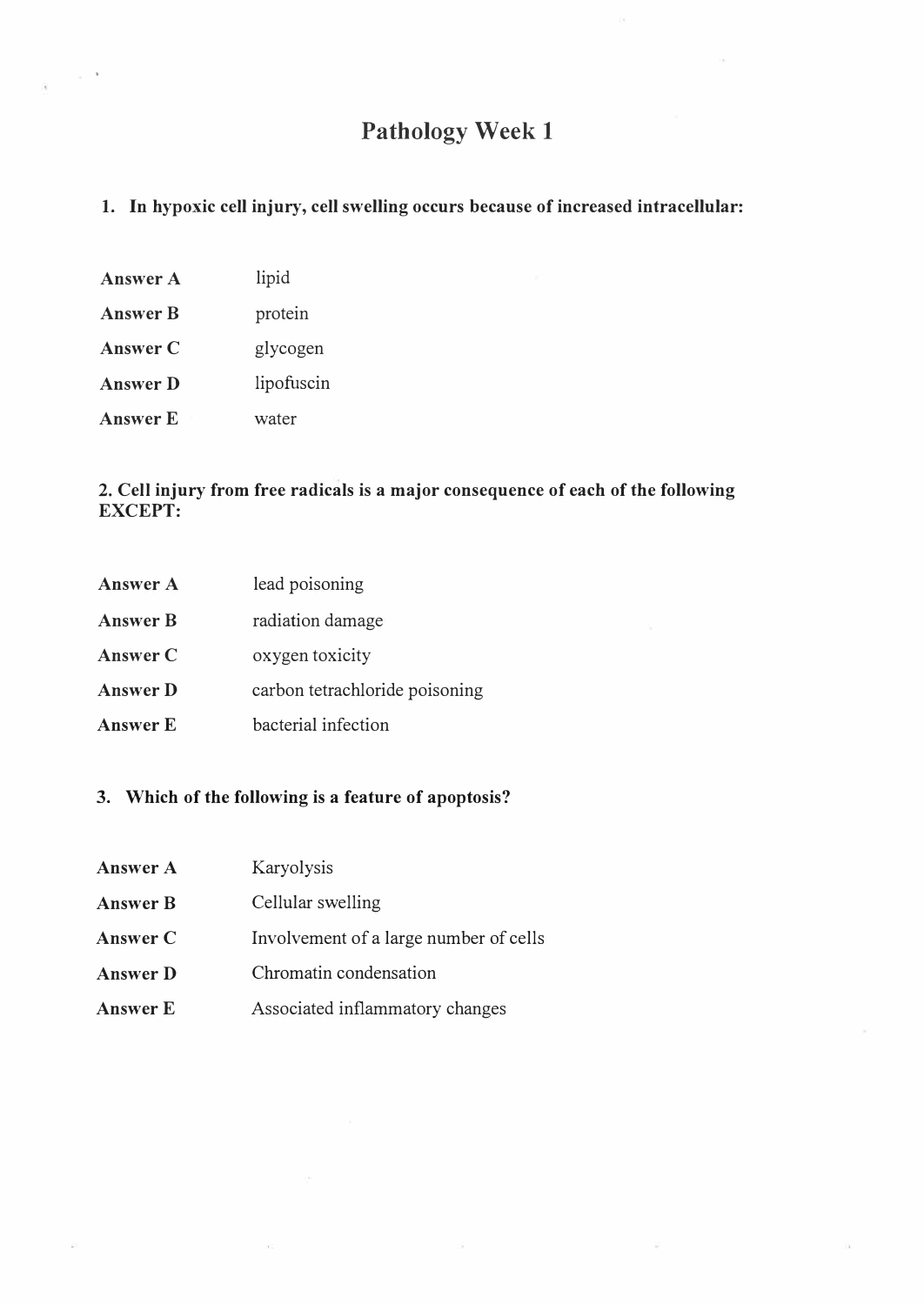## 4. Which of the following is NOT a feature of reversible cell injury?

Answer A Answer B AnswerC AnswerD Answer E Cellular swelling Reduction of ATP synthesis Increased cellular pH Clumping of nuclear chromatin Defects in cell membrane

## 5. The earliest feature of cellular injury is usually:

| <b>Answer A</b> | Fatty change                                        |
|-----------------|-----------------------------------------------------|
| <b>Answer B</b> | Mitochondrial swelling                              |
| <b>Answer C</b> | Cellular swelling                                   |
| <b>Answer D</b> | Ribosomal detachment from the endoplasmic reticulum |
| <b>Answer E</b> | Chromatin clumping in the nucleus                   |

## 6. Fatty change:

| <b>Answer A</b> | Is irreversible                                                                 |
|-----------------|---------------------------------------------------------------------------------|
| <b>Answer B</b> | Does not impair cellular function                                               |
| <b>Answer C</b> | Is most commonly due to diabetes                                                |
| <b>Answer D</b> | Is caused by alcohol by an increase in intracellular alpha<br>glycero phosphate |
| <b>Answer E</b> | Only occurs in the liver                                                        |